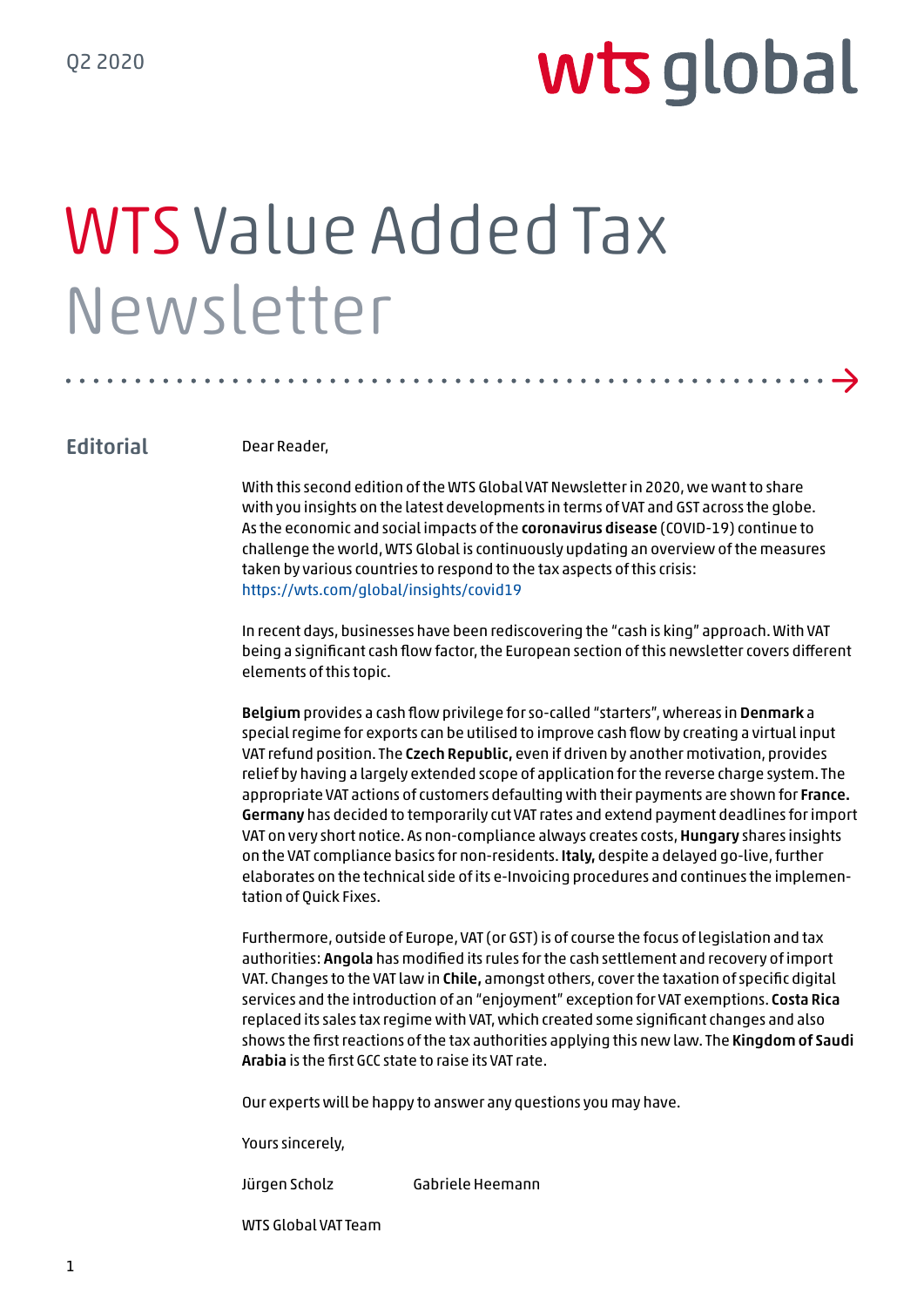#### Contents 1. EU Member-States

| Germany: Temporary cut in VAT rates and extension of payment due dates |  |
|------------------------------------------------------------------------|--|
|                                                                        |  |
|                                                                        |  |

#### II. Further countries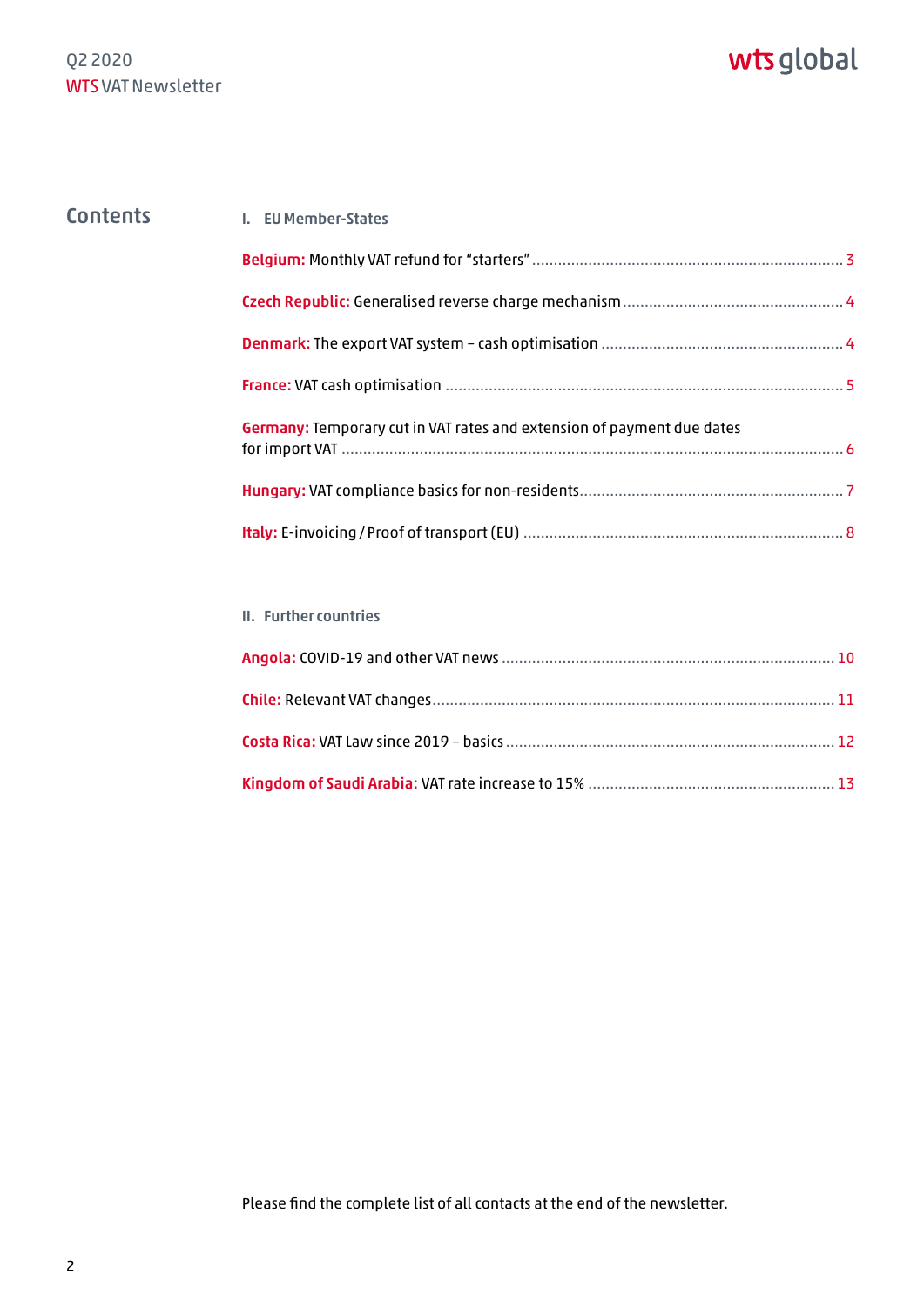#### <span id="page-2-0"></span>Belgium



#### I. EU Member-States

#### Monthly VAT refund for "starters"

Since 1 January 2020, Belgian VAT legislation has permitted an accelerated VAT refund procedure for so-called "starters". This new measure allows for the granting of a VAT credit refund within one month after submission of the VAT return, whereas this refund generally takes up to three months to six months.

#### To whom does this procedure apply?

The accelerated VAT refund procedure applies to taxpayers that have recently started economic activities in Belgium and have submitted a VAT identification form less than 24 months ago. Therefore, a taxpayer is considered as a "starter" during the period of 24 months following the start of their economic activities in Belgium. The procedure also applies to existing entities that deactivated their Belgian VAT number at least 3 months ago and that have recommenced their economic activities, which requires a new VAT identification in Belgium. The same applies for newly constituted VAT groups.

This development is also relevant for non-Belgian companies that have been recently identified for VAT purposes in Belgium, even if they were already identified for VAT in Belgium in the past (and provided that such previous VAT identification was cancelled more than 3 months ago). These companies will be considered as a starter during a period of 24 months, which allows for an accelerated VAT refund in Belgium. However, taxpayers who are identified under a global VAT number will never qualify as a starter under this procedure.

#### Conditions and formalities

To benefit from this procedure, the taxpayer must meet the following conditions and formalities:

- $\rightarrow$  The VAT credit for which a VAT refund is requested should relate to the period of 24 months following the commencement of the economic activities, as stated in the VAT identification form.
- $\rightarrow$  The taxpayer must submit their periodical VAT returns on a monthly basis.
- $\rightarrow$  The monthly VAT credit must at least reach an amount of EUR 245.
- $\rightarrow$  The periodical VAT return must be submitted, at the latest, on the 20th of the month following the month to which the VAT return relates. VAT authorities do not accept any derogations here, such as an extension of the filing deadlines in the summer.
- $\rightarrow$  Periodical VAT returns must be submitted electronically, via the online portal INTERVAT. Again, no derogations are accepted here.
- $\rightarrow$  The taxpayer must, if applicable, explicitly request a refund of the VAT credit in the monthly VAT return, which occurs by ticking the box "request a refund" in the VAT return.

Provided that these conditions and formalities are met by a starter, the monthly VAT refund will be granted automatically. Hence, the taxpayer does not need to request a monthly VAT refund permit nor do they need to notify the Belgian VAT authorities that they would like to apply this procedure.

*Stijn Vastmans [stijn.vastmans@](mailto:stijn.vastmans@tiberghien.com) tiberghien.com*

#### *Loulou Geboers*

*[loulou.geboers@](mailto:loulou.geboers@tiberghien.com) tiberghien.com*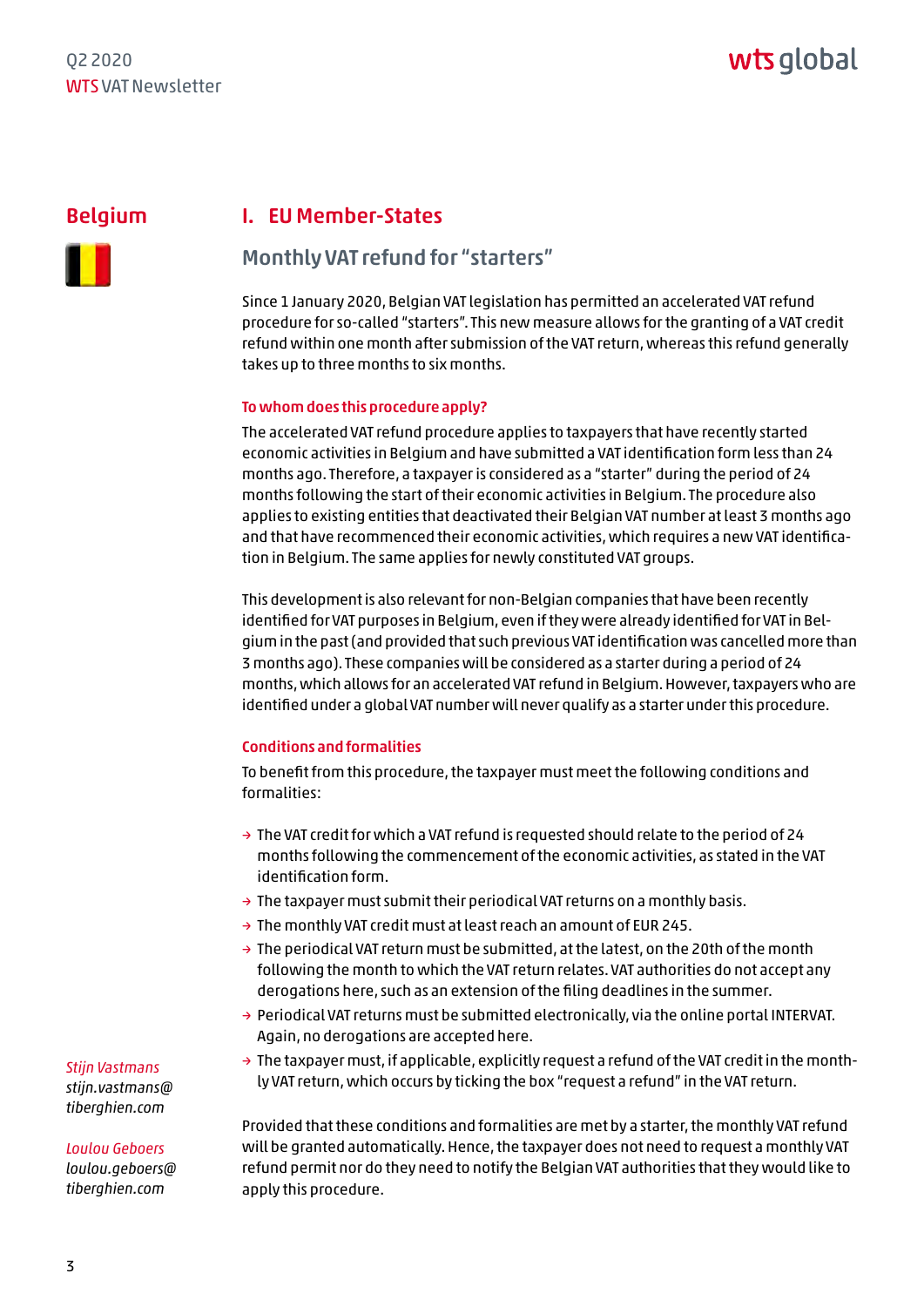#### <span id="page-3-0"></span>Czech Republic



#### Generalised reverse charge mechanism

The European Commission permitted the Czech Republic to temporarily apply a generalised reverse charge mechanism – from 1 July 2020 to 30 June 2022, i.e. until the implementation of the final system of VAT rules. All taxable supplies of goods and services shall be subject to the new mechanism if the value of each transaction exceeds CZK 450,000 (approximately EUR 17,500).

Under the reverse charge mechanism, the purchaser is liable to report and potentially pay output VAT on taxable supplies with the place of supply in the Czech Republic.

The main reason for which the Czech Republic applied for a generalised reverse charge mechanism is to curb carousel fraud. A sector-related reverse charge mechanism has already been applied in the Czech Republic in all areas permitted by the existing EU law – in the construction sector, precious metal trade, for selected IT products, gas and electricity supplies. The Czech Republic applied for this exemption, under which Member States are allowed to implement a generalised reverse charge mechanism, in June 2014. The Economic and Financial Affairs Council gave its final approval to this application in November 2019.

The approved measure first needs to be translated into the Czech legislation. However, this procedure has not yet started, as the Czech Republic postponed the implementation of the mechanism in order to negotiate an extension before implementing it. The aim is to avoid criticism that an amendment to the tax scheme for only 18 months is not an appropriate systemic action, adding excessive administrative burden on companies.

#### *Jana Kotíková jana.kotikova@ a[lferypartner.com](mailto:jana.kotikova@alferypartner.com)*

It is currently unclear when and whether the extension will be approved. However, this is not likely to happen before the end of 2020 and it is difficult to anticipate the further developments in 2021.

#### Denmark



### The export VAT system – cash optimisation

The COVID-19 situation has caused severe economic challenges as well as negative impact on cash flow for many businesses. In Denmark, the Danish Parliament has implemented extensive relief packages for businesses operating in Denmark.

Many of these new initiatives are cash flow focused, such as the postponement of VAT payments. However, a business may use a number of existing methods or processes to optimise its cash flow.

One of these optimising methods is the so-called "export VAT scheme". The purpose of the export VAT scheme is to obtain a liquidity advantage on exports. The liquidity advantage consists of the company being able to recover input VAT before the output VAT has to be paid to the Danish Tax Agency. In general, this timing effect results in a spread of approximately 14 days. Due to further reliefs driven by the COVID-19 pandemic, the spread may increase to a total of 1 month and 14 days.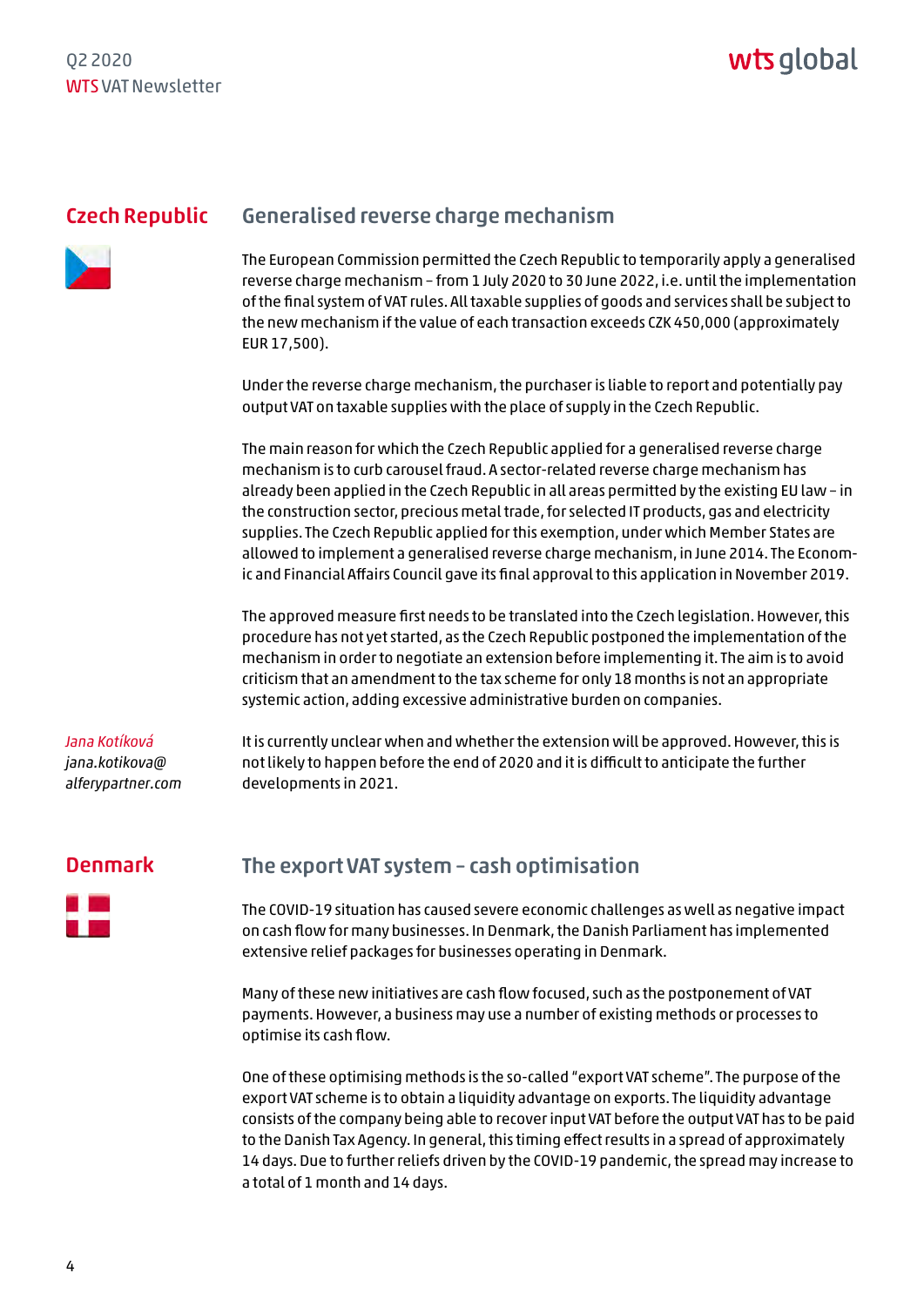<span id="page-4-0"></span>The export VAT scheme can be used by companies selling goods and/or services without Danish VAT to customers abroad.

#### Understanding the export VAT system

- 1. The company requests the Danish Tax Agency for a partial VAT registration also referred to as the "export VAT number". The company will then operate with two VAT numbers, i.e. the main number and the new export VAT number.
- 2. A pro forma invoice subject to VAT is issued from the main VAT number to the export VAT number for the entirety of the export sales of a VAT period.
- 3. The main VAT number must include the output VAT from the pro forma invoice in its VAT return, whilst the export VAT number includes the VAT as input VAT.
- 4. The export VAT number issues invoices without VAT to foreign customers under the reverse charge mechanism (which has previously been carried out from the main VAT number).

#### Accordingly, the export VAT number will always be in a refund position by filing negative VAT returns.

- 5. For each VAT period, the main VAT number files and pays VAT upon the due date applicable for the period. For each VAT period, the export VAT number files the negative VAT immediately after the end of the VAT period.
- 6. The export VAT number receives repayment of the input VAT excess before the main number has to pay VAT.
- 7. A VAT account must be kept for both the main VAT number and the export VAT number.

France

### VAT Cash Optimisation

#### Bad debt relief

During very difficult times, businesses have cash problems, given that some of their customers are no longer able to pay their invoices.

In case of supplies of services, this does not create VAT problems, given that VAT is due only when the invoice is paid, except if the supplier opted for payment at the time of invoicing, such as for the sale of goods.

Indeed, in the case of sale of goods, VAT is due at the time of invoicing, even if the customer does not pay the invoice. Therefore, the supplier is required to pay VAT to the tax authorities, even if it has not received the cash from its customer.

In the case of unpaid invoices for the sale of goods or for the supply of services, when the supplier opts for VAT payment at the time of invoicing, it is possible to receive a VAT credit. The supplier must send a copy of the invoice to the customer, specifying that the invoice has not been paid and that VAT cannot be deducted by the customer. It must also record the invoice as a loss in its accounting. The unpaid VAT is then recorded in the VAT return as input VAT and can be refunded by the tax authorities if the supplier is in a credit position. The

*Mario Fernandez maf@lundgrens.dk* 

*Nadia Azaquoun naz@lundgrens.dk*

5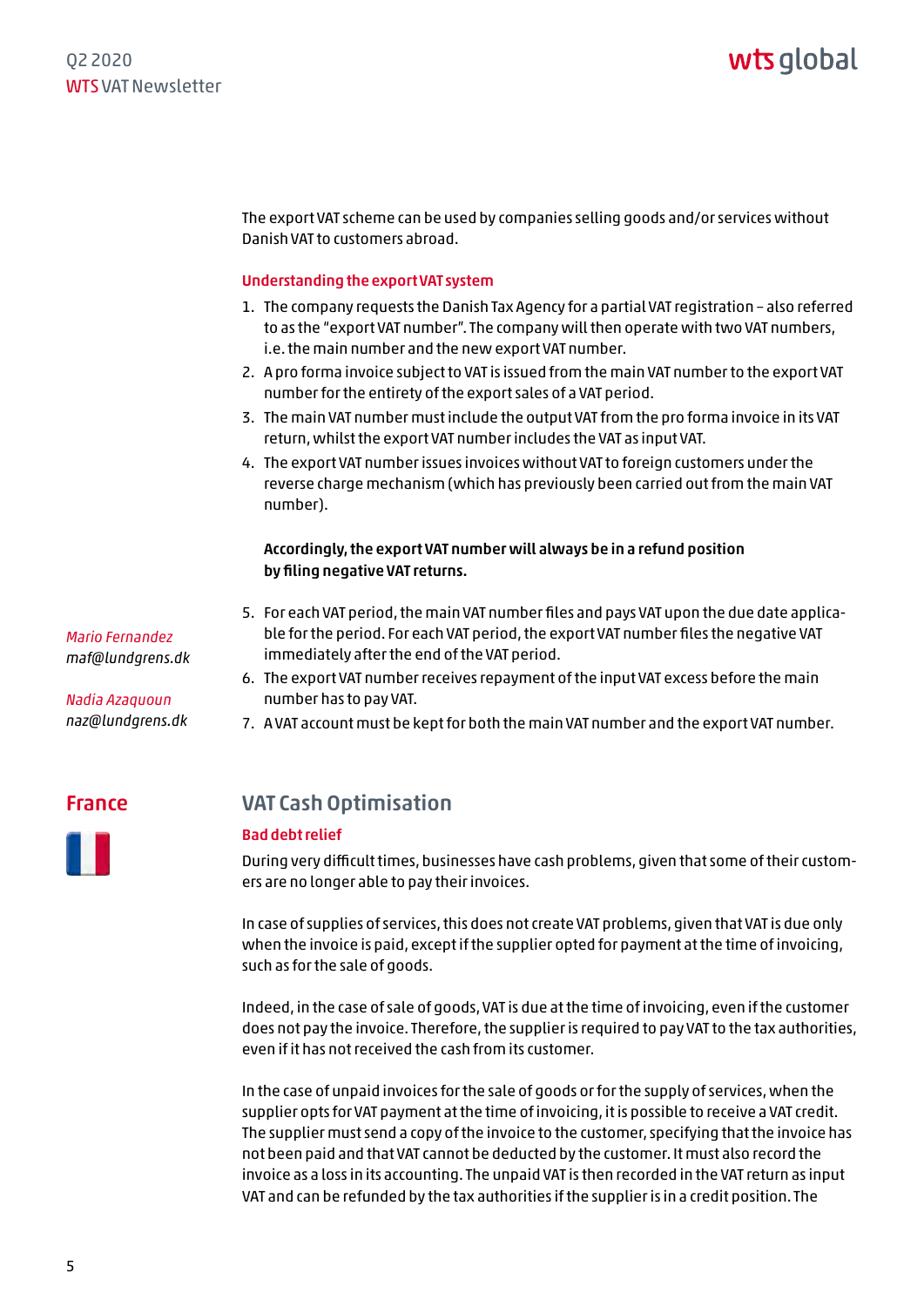<span id="page-5-0"></span>recording as input VAT in the VAT return must be carried out before 31 December of the second year after the invoice has been considered as unpaid, e.g. 31 December 2021 for 2019 unpaid invoices. However, the tax authorities are very strict: they ask taxpayers to demonstrate that it is impossible for them to collect the payment of the invoice. In practice, it is very difficult to prove this, except in the event of customer bailout.

If the sale is cancelled or if the supplier grants a rebate, a credit note must be sent to the customer. The supplier can then deduct, as input VAT on its VAT return, the amount of VAT at stake and can ask for a refund, if it is in credit position.

Businesses have asked the tax authorities if, during the COVID-19 lockdown, it could be possible, in case of sale of goods, to pay VAT only when the customer has paid the invoice. However, for the time being, the tax authorities have not accepted this request.

#### Changing the structure of transactions

Of course, for optimising VAT cash flow, it could be possible to temporarily lease goods rather than sell them until the customer has sufficient funds to settle the purchase price. In that case, VAT does not have to be paid to the tax authorities until the customer pays the lease invoice.

If the customers are businesses and the French supplier sells goods purchased from an EU affiliate, it is also possible that the foreign affiliate sells the goods directly to the French customers. In this scenario, French VAT will be due by the customer through the reverse charge mechanism. The French company could invoice its margin to the EU affiliate as remuneration for its intermediary services; VAT on this margin will be due by the EU affiliate through the reverse charge mechanism. Of course, the customer will have to fill in the Intrastat return, whereas this could also be carried out by the French company acting on behalf of the EU affiliate.

#### Digital Services Tax (DST)

Normally, the first instalment for 2020 DST had to be paid in April. Due to the discussions between OECD Member States regarding future DST and particularly between France and the US, France has decided that the two 2020 DST instalments, normally due in April and in October, will be postponed to December 2020.

However, the balance of 2019 DST had to be paid in April 2020.

#### Germany



### Temporary cut in VAT rates and extension of payment due dates for import VAT

On 3 June 2020 the leaders of the black-red governing coalition have agreed on a so-called economic and crisis management package in response to the consequences of the Corona crisis. This 31-point package provides a cut in VAT rates and an extension of the deadline for paying import VAT to the 26th of the following month.

Starting on 1 July 2020, the regular VAT rate shall be reduced from (currently) 19% to 16% and the reduced VAT rate from (currently) 7% to 5%. The measure shall be limited in application until December 31, 2020.

*Dominique Villemot [dominique.villemot@](mailto:dominique.villemot@villemot-wts.com) villemot-wts.com*

*Nathalie Lay nathalie.lay@ [villemot-wts.com](mailto:nathalie.lay@villemot-wts.com)*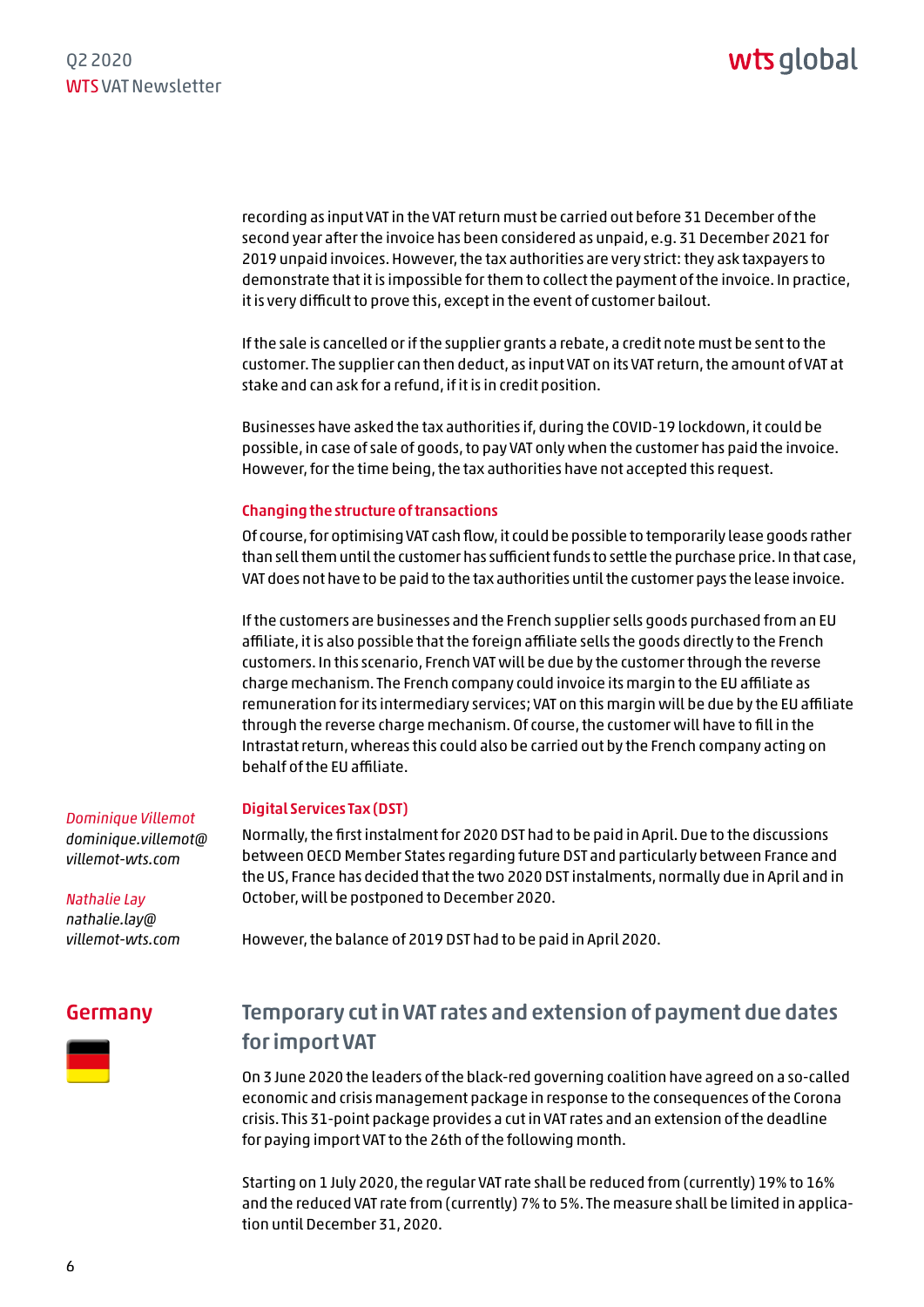<span id="page-6-0"></span>At the present time, there is still no legislative proposal and thus further details are missing.

In order to be able to make optimal use of the economic opportunities that result, in particular, from lowering the tax rate, companies should identify and implement the necessary adjustments considering the very short implementation period. In the course of changes in VAT rates, there are regular questions about invoicing, the adjustment of ERP systems (new tax codes), but also with regard to the purchase of services from other companies (keyword input tax deduction). Additional complexity arises from the fact that the reduction in VAT rates should only apply for a limited time.

*Uwe Fetzer uwe.fetzer@wts.de*

#### Hungary



### VAT compliance basics for non-residents

#### Representation

Foreign companies are generally registered for VAT purposes in Hungary if they carry out VAT payable transactions in the territory of Hungary.

Non-residents registered for VAT in Hungary may appoint a tax advisor, tax expert, chartered tax expert or an employee of a company authorised to provide tax advisory and accounting services. Non-residents may appoint a fiscal representative, which may only be a Hungarian business entity that complies with strict legal requirements and has joint and several liability with the foreign company. Although engaging a tax representative is generally optional, it is mandatory for non-residents outside of the EU.

#### VAT reporting frequency

In Hungary, no draft VAT reporting exists. VAT returns with final figures have to be submitted on a monthly, quarterly or annual basis. Generally, VAT registered entities are required to file VAT returns quarterly. However, newly registered taxpayers are subject to monthly filing in the first two years of their operations. Filing frequency should be determined at the beginning of the tax year; however, it may change during the year. At the beginning of the year, VAT balance (payable or reclaimable) of the second year preceding the tax year should be reviewed (e.g. for 2020, VAT figures for 2018), filing frequency is

- → yearly, if it has not reached HUF 250,000 (approximately EUR 760),
- $\rightarrow$  quarterly, if it has reached HUF 250,000 but has not reach HUF 1,000,000 (approximately EUR 3,000) payable,
- → monthly, if it has exceeded HUF 1,000,000 payable.

The quarterly frequency should be switched to monthly during the tax year, if the accumulated payable VAT reaches HUF 1,000,000. In certain cases, taxpayers with a quarterly reporting liability may request the tax authority to change to monthly filings.

Intra-Community summary reports are also to be filed quarterly. However, it should be switched to monthly if VAT reporting is switched to monthly or intra-Community deliveries or intra-Community acquisitions of goods in a period reach EUR 50,000. Monthly filing frequency for quarterly VAT reporters should be switched back to quarterly if intra-Community deliveries or intra-community acquisitions of goods do not reach EUR 50,000 in four consecutive quarters.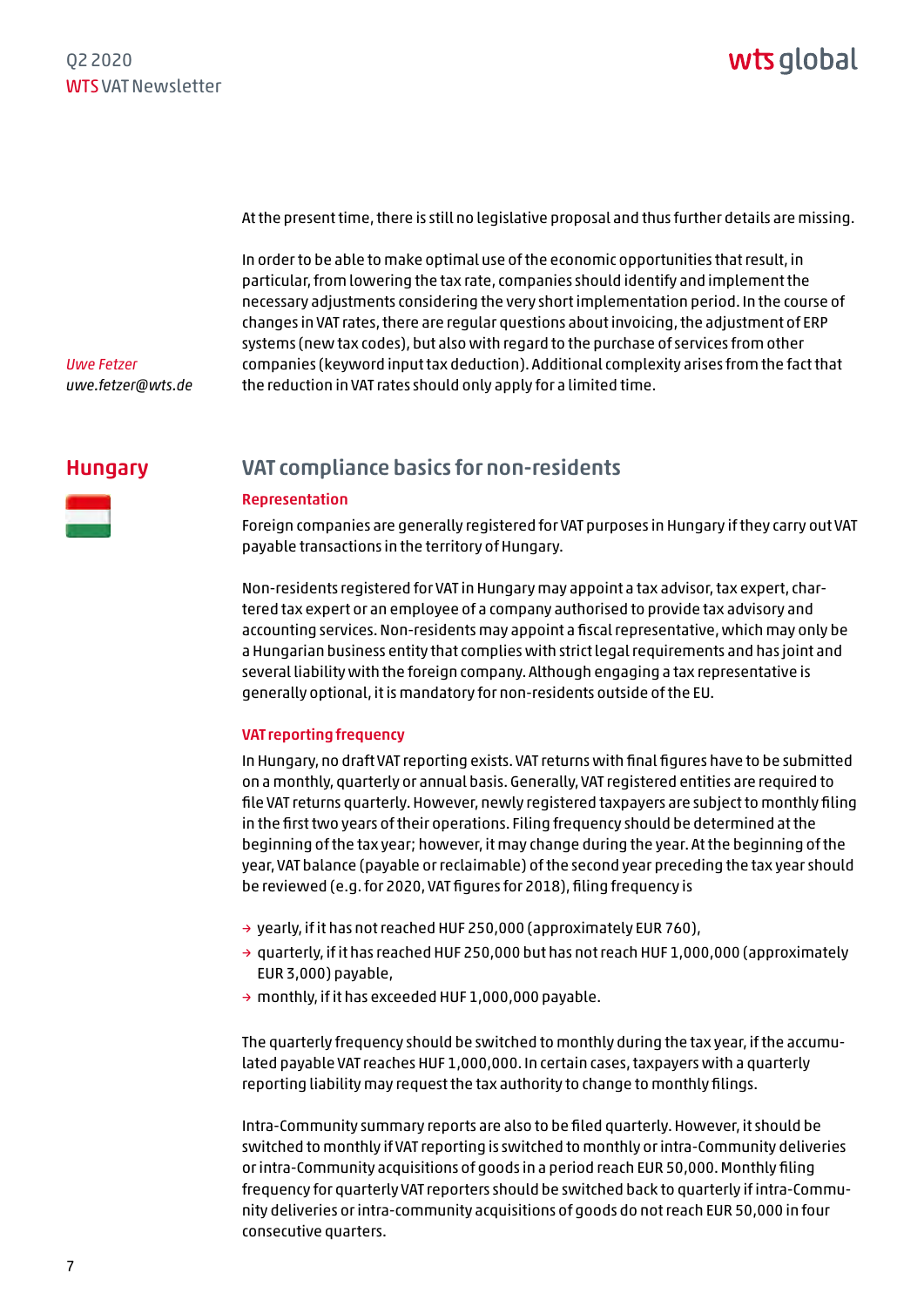<span id="page-7-0"></span>The VAT return and intra-Community summary report have to be submitted by the 20th day following the reporting period. Taxpayers with an annual reporting liability have to submit their VAT return by 25 February following the tax year.

#### VAT payment and reclaim

VAT payment should be managed by the deadline for the submission of the VAT return. In general, the deadline for the VAT refund is 75 days from the date of receipt of the VAT return. However, if all incoming invoices with VAT reported are financially settled, this fact can be marked in the VAT return and, in this case, the VAT amount would be transferred back within 30 days or 45 days (if the refund exceeds HUF 1,000,000, approximately EUR 3,000). Note that the tax authority may levy penalties if the declaration regarding the financial settlement is incorrect. VAT can be reclaimed, if it reaches HUF 1,000,000 (approximately EUR 3,000) in the case of monthly VAT reports and HUF 250,000 (approximately EUR 760) in the case of quarterly VAT reports.

## Italy

*Tamás László [tamas.laszlo@](mailto:tamas.laszlo@wtsklient.hu) wtsklient.hu*



#### E-invoicing/Proof of transport (EU)

#### Further steps in the implementation of e-invoicing

One year after the mandatory implementation of the electronic invoicing process between private entities via SDI, new technical instructions have been approved (please see Provision of the Tax Authority Director no. 99922 dated 28 February 2020). However, in consideration of the current COVID-19 crisis, the terms of application of the new technical instructions have been postponed (please see Provision of the Tax Authority Director no. 166579 dated 20 April 2020). From 1 October 2020 and until 31 December 2020, it will be possible to (optionally) adopt the new technical instructions, which will become mandatory as of 1 January 2021.

Amongst others, the main changes refer to new codes relating to "Document Type" and "Nature". As regards "Nature" codes, in general, these need to be stated whenever the invoice does not show VAT, given that the underlying transaction is exempt from VAT, out of scope of VAT, under reverse charge, etc. New codes have been implemented in order to more precisely identify the type of the underlying transaction. As regards the "Document Type", additional codes have been implemented to more carefully identify the underlying transaction (e.g. immediate invoice vs deferred invoice, etc.). In addition, special codes have been implemented to enable the issuance of e-documents for the integration procedures on incoming transactions. At present, lacking further clarifications, the adoption of these e-documents appears not to be mandatory. However, it could represent an opportunity for taxpayers to be appraised on a case-by-case basis. Obviously, if issued, said e-documents must be consistent with the new technical instructions.

As of 1 October 2020, the Italian recipient could decide to draft an e-document (according to a specific pattern, depending on the underlying circumstances) and transmit it via SDI, in order to document the application of the reverse charge mechanism (so called "integration" procedure). In this way:

 $\rightarrow$  in the case of purchases from non-resident suppliers, said Italian recipient would avoid the filing of the so-called "esterometro"; and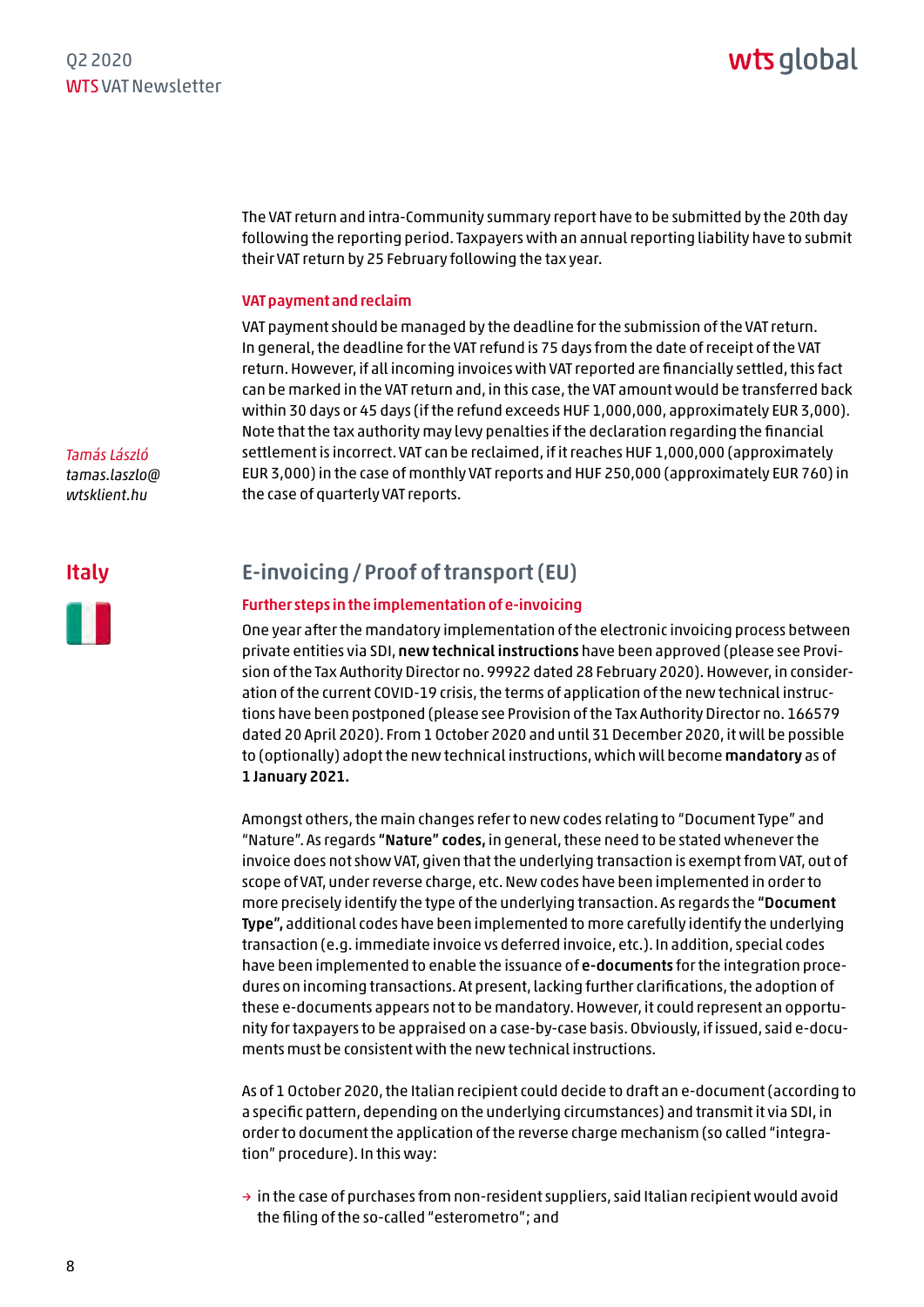#### Q2 2020 WTS VAT Newsletter

## wts global

 $\rightarrow$  in the case of domestic purchases falling under the reverse charge mechanism (Italy has adopted most parts of the derogations stated by Article 199 and 199-bis of the VAT Directive), said Italian recipient could rely on more accurate pre-filled periodical and yearly VAT returns and VAT ledgers, that will be made available by the Italian tax authorities.

The above could have a relevant impact, for instance, on Italian recipients who are deeply involved in intra-Community acquisitions of goods. At present, when performing an intra-Community acquisition of goods, the Italian recipient must apply the reverse charge mechanism by way of integration of the purchase invoice. More precisely, the Italian recipient must integrate the purchase invoice received by the EU supplier by stating the mandatory data (i.e. progressive numbering, taxable base amount in EUR, VAT rate and corresponding VAT amount); this can be carried out by means of writing or printing directly on the purchase invoice or by means of issuing a separate document which must show the relevant data (including the date and number of the invoice it refers to) and must be enclosed with the purchase invoice and properly stored. In the near future, the Italian recipient could decide to implement the e-document and this could presumably lead to more standardised procedures regarding documentation management and storage.

#### Proof of transport for intra-community deliveries

 "Quick Fixes" have not been implemented in Italy by means of a new law, given that – being already specified by the Italian tax authorities with Ruling No. 100/2019 – the instructions provided in the past were already compliant with the new EU rules in force as of 1 January 2020 and, in particular, with Article 45-*bis* of the Implementing Regulation.

In the light of the above, the Italian tax authorities have recently issued a new Ruling (No. 117 dated 23 April 2020) on the proof to be kept regarding intra-Community deliveries/intra-Community transport of goods, dealing in particular with a case of ex-works transport of goods.

Intra-Community deliveries of goods benefit from the VAT non-taxation regime, provided that all of the following requirements are met:

- $\rightarrow$  the transferor and transferee are taxable entities in two different Member States;
- $\rightarrow$  the transfer takes place upon payment;
- $\rightarrow$  the goods are transported from one Member State to another Member State (different from the starting Member State).

In relation to the last requirement, the means of proof have been "codified" by aforementioned Article 45-*bis* of the Implementing Regulation.

The Italian tax authorities also took the chance to clarify that the CMR, even in the absence of the transferee's signature – if supplemented with the transferee's declaration of receipt of the goods in the country of destination – is eligible as proof of the VAT non-taxability of the intra-Community transfers under the following conditions:

*Chiara Mejnardi [chiara.mejnardi@](mailto:chiara.mejnardi@taxworks.it)*

- $\rightarrow$  the supplemented declaration identifies the parties involved (transferor, carrier and transferee) and all data useful to define the transaction to which they refer;
- $\rightarrow$  sales invoices, documents proving payment, contractual documentation and EC sales listing/Intrastat form in addition must be kept.

*taxworks.it*

*Aldo Bisioli aldo.bisioli@slta.it*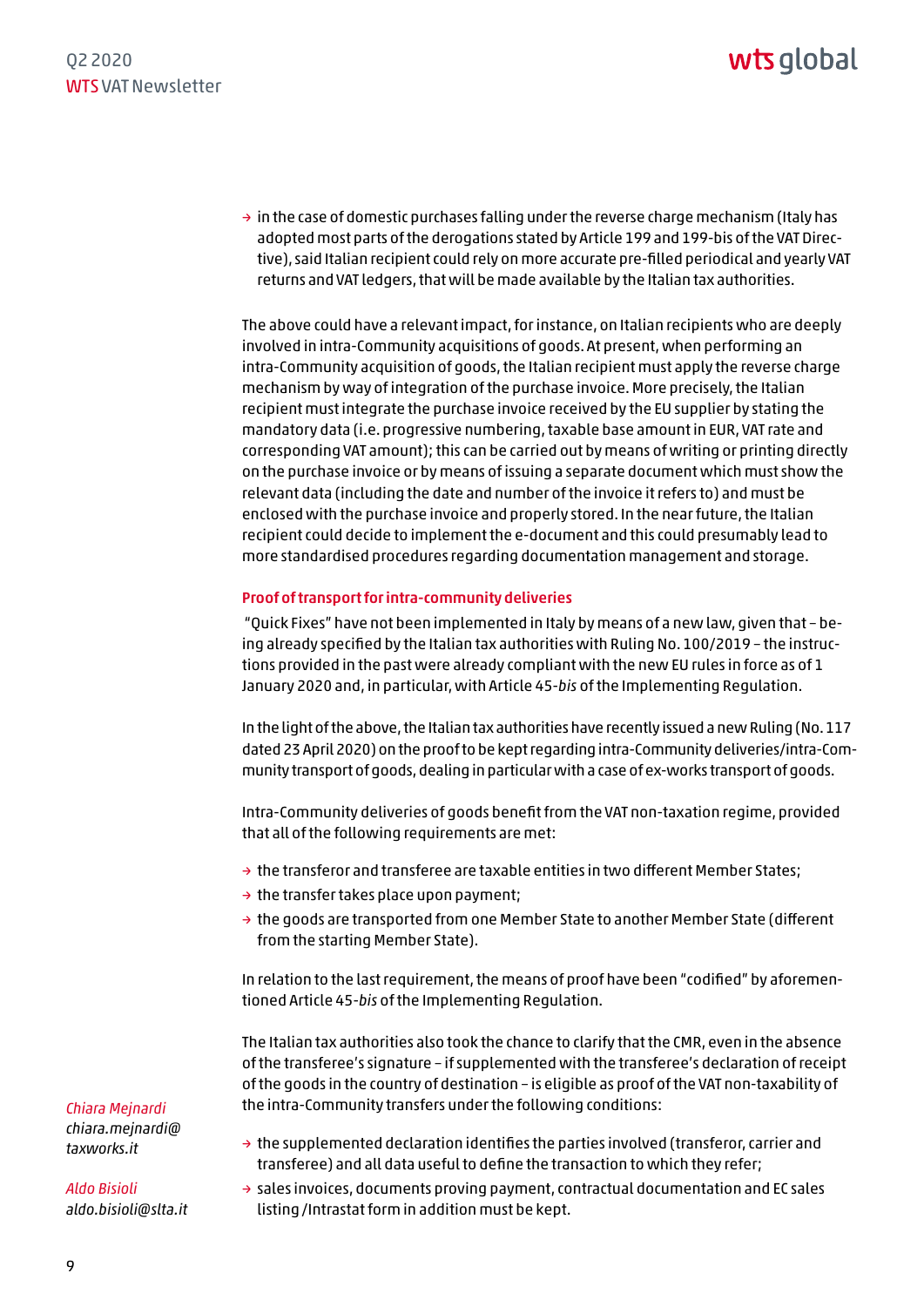#### II. Further countries

<span id="page-9-0"></span>Angola



#### COVID-19 and other VAT news

#### VAT – Tax Credit for 12 months

Presidential Decree No 98/20, dated 9 April 2020, has approved several immediate measures for relief of the negative economic and financial effects of the COVID-19 pandemic. One of these measures is a granting of a tax credit for a period of 12 months of the VAT paid upon importation of capital and raw material goods necessary to the "basic basket" (*"cesta básica"*), as well as other goods considered as priority from national origin (totalling 54 goods, listed in Presidential Decree No. 23/19, dated 14 January 2020).

In this context, tax authorities have published several rulings, such as Ruling no. 19/2020, dated 27 March 2020, setting out the exemption from VAT, customs duties and from any other fee due for any supply of services, on the import of goods intended to prevent and contain the spread of COVID-19. Only goods imported for humanitarian aid or donations can benefit from this exemption.

The procedures for an effective application of the measure regarding the aforementioned VAT credit have been defined with Ruling no. 34/20, dated 17 April 2020.

Ruling no. 34/20 states the following requirements for taxpayers to benefit from the VAT credit at stake:

- $\rightarrow$  Entities which have their tax registration with the tax authorities (AGT) duly updated, falling within the scope of one of the VAT Regimes (Standard, Transitional or Non-Subjection) and importing any goods or raw materials intended exclusively for the production of those 54 products, may, upon prior request made to the Director of Customs Services, carry out customs clearance of imported goods (customs clearance) and only make, a posteriori, the payment of VAT due on said importation;
- $\rightarrow$  The aforementioned payment may be made by the deadline of 12 months as of the following day on which the customs declaration is submitted to the AGT. The last day for the payment to be made in full is the 15th day after those 12 months, after which the debt certificate will be extracted if payment has not been fully made;
- $\rightarrow$  As regards taxpayers of the Standard VAT Regime adhering to this mechanism of deferral of payment of VAT on importation, tax may only be deducted when the payment of VAT is made and in the respective proportion thereto (by the applicable deadlines).

This request to regularise VAT on importation a posteriori may be made until 8 April 2021.

#### Angolan VAT authorities – communication improvements

It is also important to highlight that Angolan VAT authorities have been strongly investing in the improvement of communication and sharing of information electronically, through more regular publication of rulings and press releases, which reveals, in these times of crisis, a technological boost enhancing fiscal certainty and security.

Indeed, the several rulings and press releases published have brought more clarity to various topics, such as: procedures for requesting VAT refunds, procedures for nominating a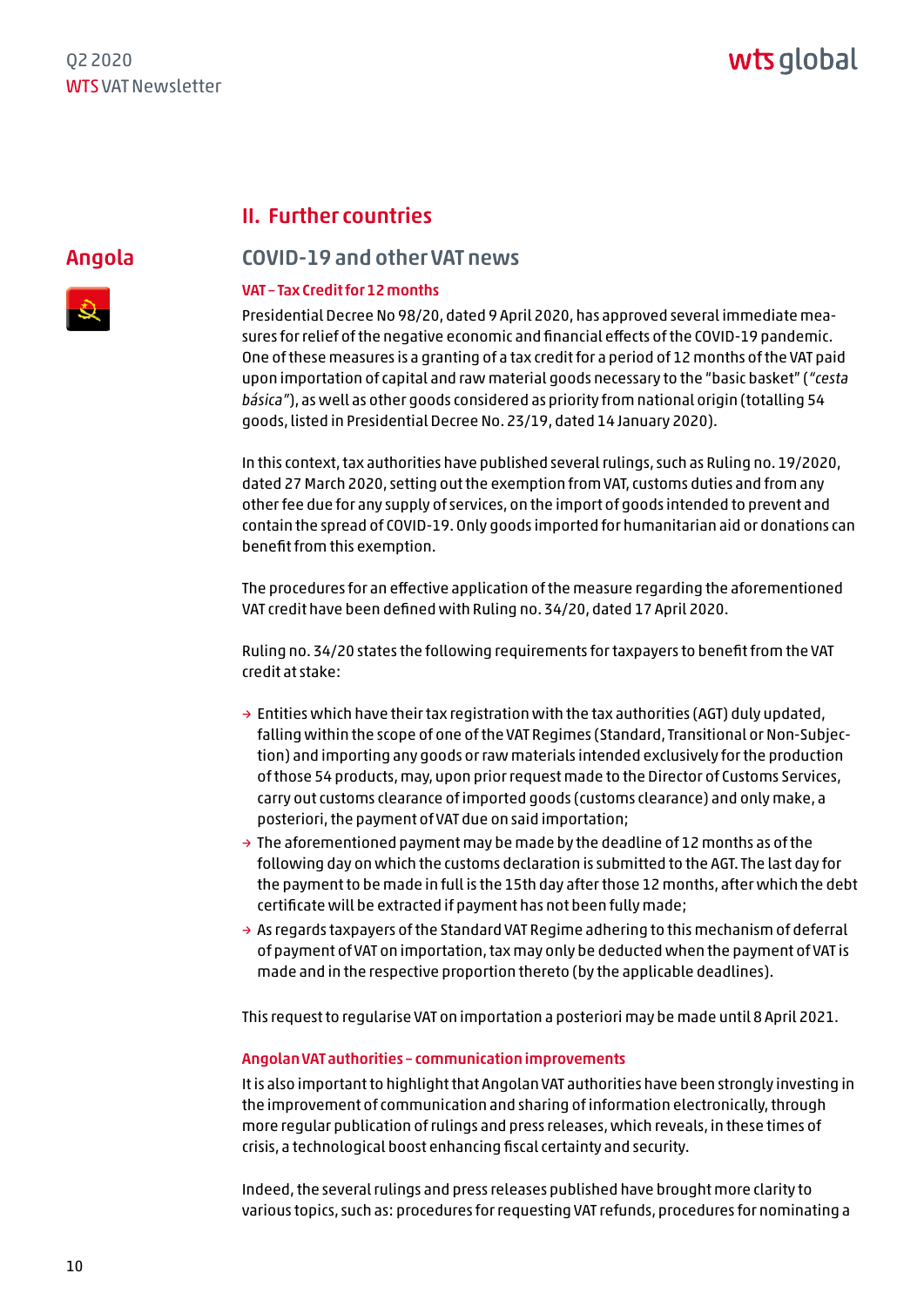<span id="page-10-0"></span>tax representative for non-resident entities, without residence, head office or permanent establishment in the national territory; procedures for assessing VAT on financial operations and issuance of invoices by financial institutions; implementing VAT for insurance companies and procedures for issuing invoices or equivalent documents, amongst others.

As regards procedures for nominating a tax representative for non-resident entities, without residence, head office or permanent establishment in national territory, Angolan tax authorities confirm that such entities, performing operations in Angola subject to VAT, must nominate a tax representative registered in the Standard VAT Regime, in order to comply with declarative obligations and payment of VAT. Additionally, it is also set out that the nominated tax representative must comply with the legal framework of invoices and equivalent documents currently in force and is solely responsible for compliance with declarative obligations and respective VAT payments.

*[fatima@fcarreiro](mailto:fatima@fcarreiroconsulting.com) consulting.com*

*Fátima Carreiro*

#### Chile

### Relevant VAT changes

On 24 February 2020, the new Law No. 21.210 was published. This law includes a series of modifications to different laws with tax content in force in Chile. As regards the VAT Law, by way of summary, some of the main changes are:

- 1. Whilst applying VAT, the presumption of habituality is eliminated when the sale of real estate occurs prior to one year after its acquisition or construction. In turn, the presumption of habituality for taxpayers with an effective real estate business line is eliminated. With this modification, it will be the "SII" (*"Servicio de Impuestos Internos"* – Chilean Internal Revenue Service) which shall determine, on a case-by-case basis, the quality of the usual alienating seller, for the purposes of whether or not VAT is applied.
- 2. VAT is levied on the remuneration for certain digital services provided by individuals domiciled or residing abroad, adding a new taxable event related to the provision of remunerated services performed by non-residents in Chile, which are the following:
	- $\rightarrow$  The intermediation of services provided in Chile, independent from its nature, or sales made in Chile or abroad, provided that the latter give rise to an import;
	- $\rightarrow$  The supply or delivery of digital entertainment content, such as videos, music, games or other analogues, via download, streaming or other technology, including for these purposes, texts, magazines, newspapers and books;
	- → The provision of software, storage, platforms or computer infrastructure; and
	- $\rightarrow$  Advertising, regardless of the medium through which it is delivered, materialised or executed.

Another new feature included in the reform is that the VAT Law establishes a new simplified procedure to declare VAT for non-resident service providers, which provide B2C digital services to be used in Chile.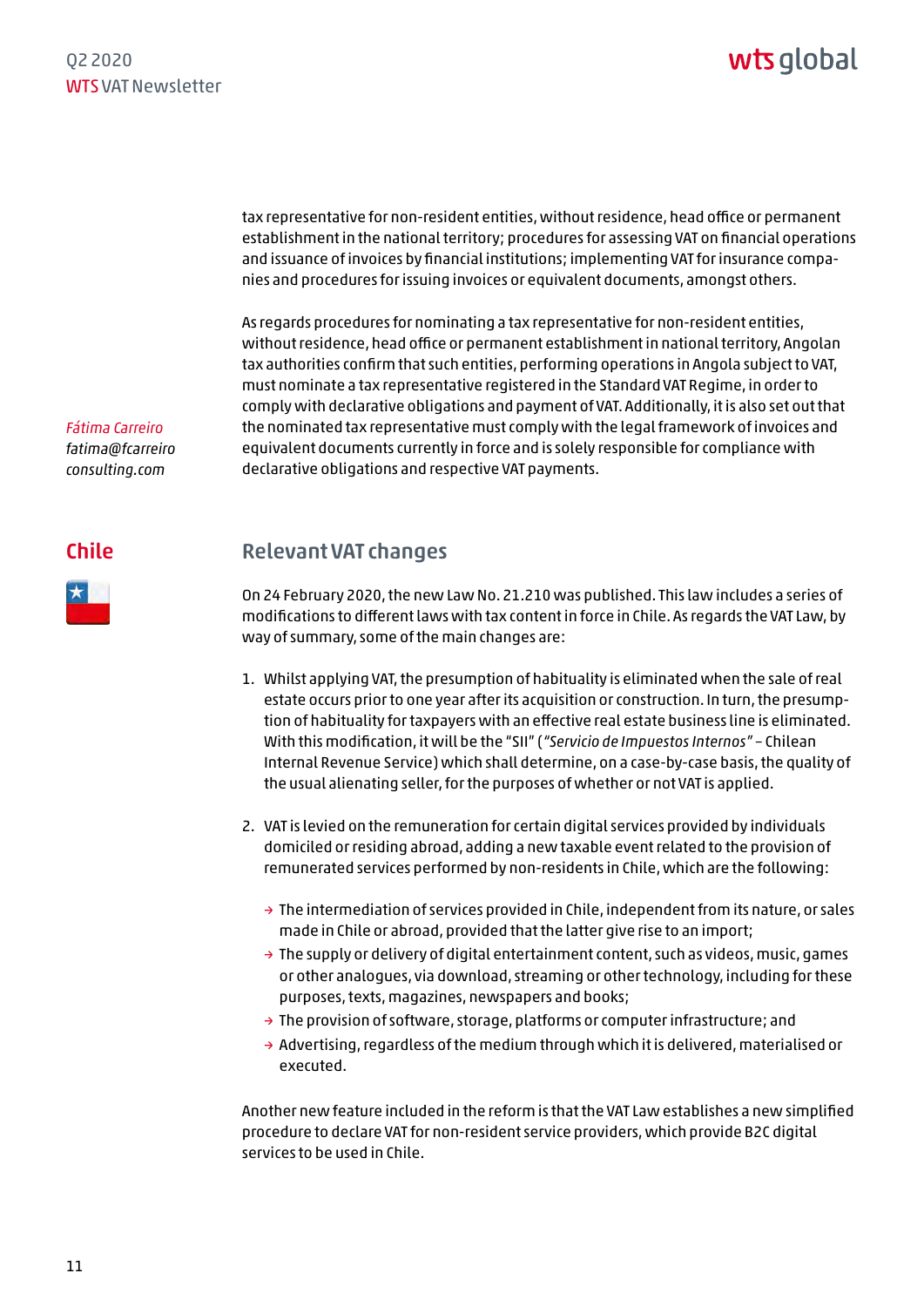- <span id="page-11-0"></span>3. The regulations on the early repayment of tax credits in Article 27-*bis* were modified. Prior to the reform, taxpayers had to maintain the remaining VAT credit for the acquisition of fixed assets for a period of 6 consecutive tax periods. Said period has now decreased to 2 tax periods and taxpayers are able to request a refund of the VAT credit.
- 4. In addition, the VAT exemption for services taxed with Withholding Tax is modified. Prior to Law 21.210, the exemption from VAT with respect to services subject to Withholding Tax had the exception that they were provided in Chile and benefitted from an exemption from Withholding Tax by applying the laws or the agreements to avoid double taxation in Chile. In this regard, the rule adds the services 'used' in Chile to the exceptions of this exemption.

#### Costa Rica

*Jorge Espinosa jespinosa@*

*[egybabogados.com](mailto:jespinosa@egybabogados.com)*



#### VAT Law since 2019 – basics

#### Background

The VAT Law (VATL) came into force in Costa Rica on 1 July 2019, amending the prior Sales Tax Law.

Relevant changes: all services will be taxable, the concept of goods includes all transfers of tangible assets (fixed assets or inventories) and intangible assets (software, payment of royalties, etc.) which are also deemed as a service and taxable.

There are specific exemptions, including: interest on loans, assignment of shares, exports of goods or services, renting of houses (if a limit is provided for), printed books, private education services (primary and secondary school), reorganisation transactions (between related entities) and the transfer of the business through shares or the sale of the substantial assets.

The principle of the VATL is that all input taxes are credit and are deducted from the output (debit). Therefore, the taxpayer would pay the difference or, if the credit is higher than the debit, there would be a balance in favour of the taxpayer.

If the tax rates of the goods or services are lower than 13% (standard rate) whenever the VAT is collected, the input VAT paid by the taxpayer would be credited in the percentage of the ratio of sales at different rates to total sales. This mechanism is known as the ratio method.

According to the above, there are exceptions in the VATL. In order to not lose VAT credit, e.g. sales to the Social Security Institute, Local Governments, Red Cross and goods or services included in the database of the tax administration are deemed as necessities.

Exporters of goods or services can purchase, exempt from local suppliers, if they are included in the EXONET system and have a tax code. The taxpayer should disclose, in its electronic invoice, the tax code to justify the exemption.

Entities of the Free Trade Zone regime can also buy exempt. However, if they sell to customers located in Costa Rica, they would need to import goods by paying the VAT and using it as a credit in the local transaction collecting the output VAT.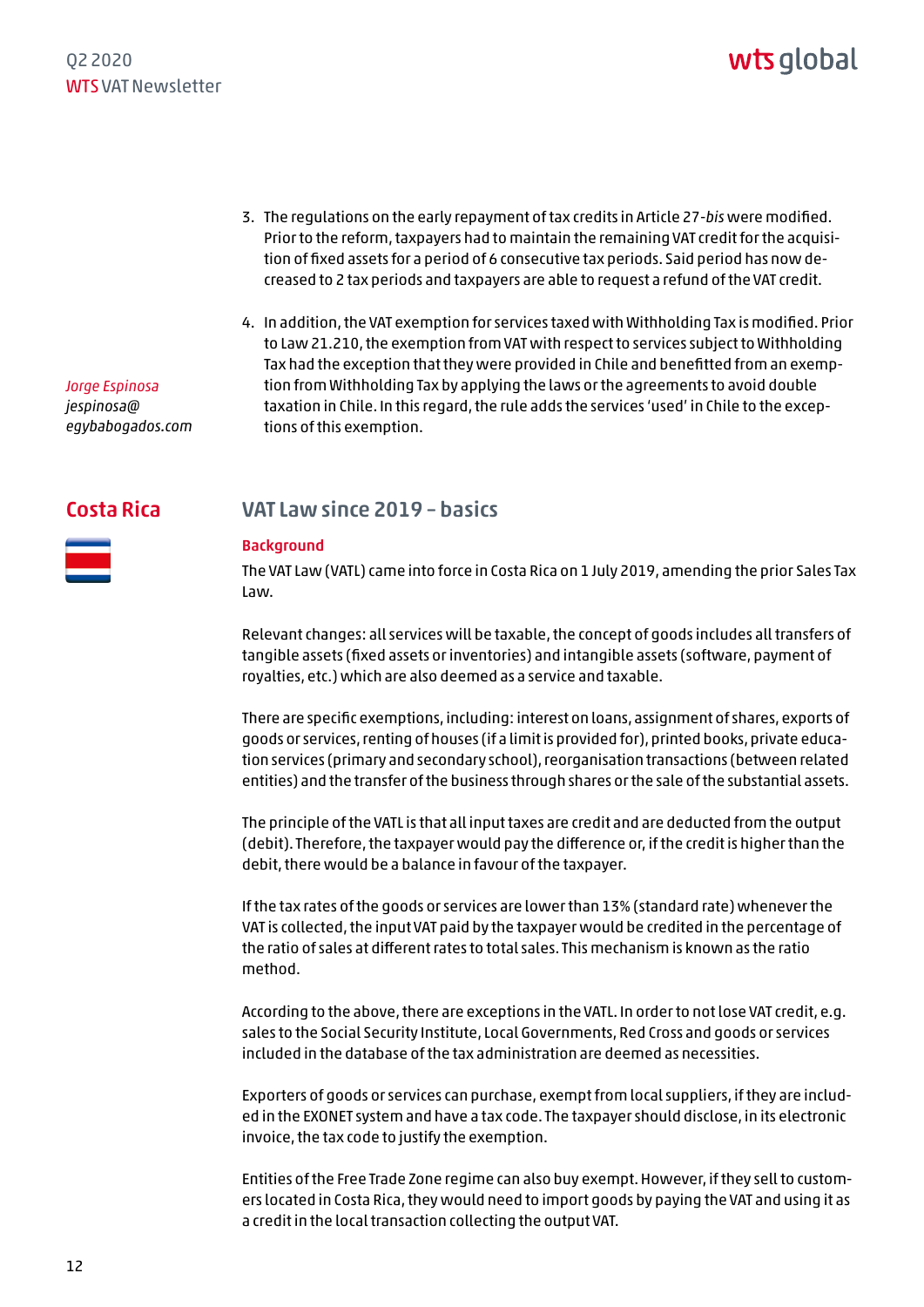<span id="page-12-0"></span>In relation to reverse charge, entities that import services should calculate the VAT over the total of the purchase, using the invoice as support documentation and pay the VAT. They can use the VAT as a credit to calculate the debit for the month.

#### Relevant rulings

Due to the recent enforcement of the VATL, there are no tax audits or challenges concerning the tax treatment of the law, but there are some rulings in which the tax administration has responded to queries of the taxpayers:

Taxpayer offering outsourcing services: The tax administration stated that, if employees are working in the customer´s office but are on the supplier´s payroll, the costs of those salaries and social charges could be reimbursed without VAT.

Collecting services for the lending company: The Costa Rica entity (taxpayer) renders (collection) services to a foreign entity that grants loans to Costa Rica customers and the collecting company charges a commission for its services. The taxpayer asked whether those services are taxable with VAT, arguing that the customer is located outside of Costa Rica. Based on the territoriality principle, the tax administration said that if services are provided in Costa Rica they are deemed as Costa Rica source income and VAT has to be assessed.

*Erik Ramirez V. eramirez@fayca.com*

## Kingdom of Saudi Arabia

**BISSENT** 

#### VAT rate increase to 15%

The Kingdom of Saudi Arabia (KSA) has announced an increase in its standard VAT rate from 5% to 15%.

The new 15% VAT rate will be effective as of 1 July 2020 as part of the tax measures taken to support the economy during the COVID-19 crisis.

The VAT system was introduced in KSA in 2018 as part of the Common VAT Agreement (VAT Framework) agreed upon between the Gulf Cooperation Council (GCC) states with a VAT rate of 5% to be implemented across all member states.

Taking into consideration that the framework agreement has not yet been implemented in all GCC states to date, it is unsure how the increase in the VAT rate will impact the application of the GCC framework agreement.

Such rate increase is to be agreed upon by the GCC member states and must be announced at least six months before implementation.

The General Authority of Zakat and Tax (GAZT) has issued VAT guidelines regarding the transitional provisions of the rate increase as of July 2020, shedding light on how to deal with the signed contracts and VAT invoices before and after the rate increase and the continuous supplies of goods or services by a taxable entity.

Specifically, for continuous supplies, the guidelines state that, provided that the following conditions are met:

13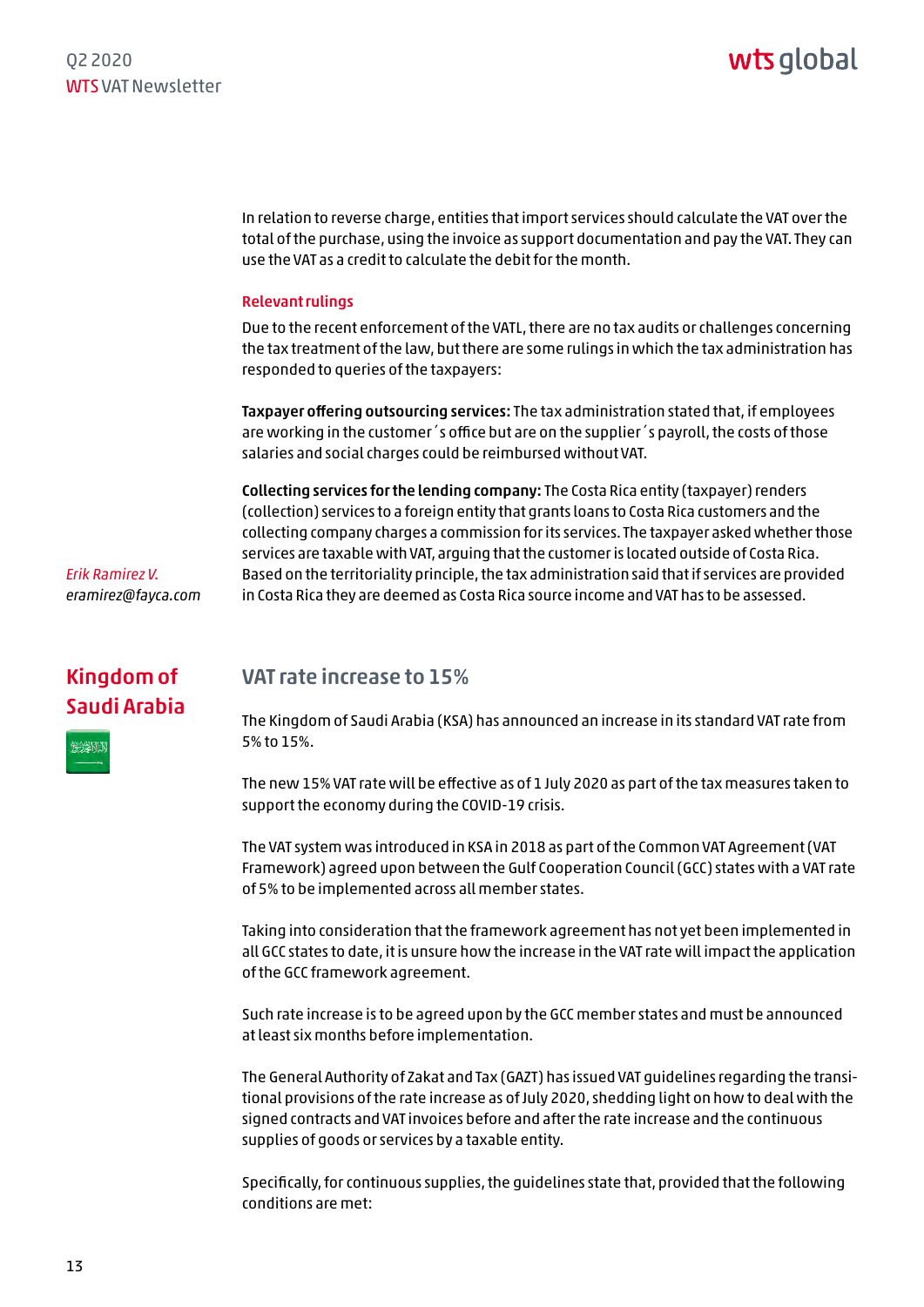- <span id="page-13-0"></span> $\rightarrow$  if the contract is signed before 11 May 2020 between two parties subject to VAT and
- $\rightarrow$  the supplies are continued after 1 July 2020 and
- $\rightarrow$  the customer is entitled to deduct input tax in respect of the supply of goods or services in full,

*Mohamed Ibrahim Sultan sultan@ [sadagahcpa.com](mailto:sultan@sadagahcpa.com)*

. . . . . . . . . . . . .

then the VAT is applied at 5% until the date of expiry or renewal of the contract or until the date of 30 June 2021, whichever comes first.

The guidelines also provide sample transactions where the tax point varies and the rates should apply in each case.

#### Contact Belgium

Stijn Vastmans stijn.vastmans@tiberghien.com Loulou Geboers loulou.geboers@tiberghien.com T +32 2 7734000 **Tiberahien** Tour & Taxis Havenlaan 86C /B419 1000 Brussels www.tiberghien.com

#### Czech Republic

Jana Kotíková jana.kotikova@alferypartner.com T +420 221 111 777 WTS Alfery s.r.o. Václavké nám. 795/40 11000 Prague www.alferypartner.com

#### Denmark

Mario Fernandez maf@lundgrens.dk Nadia Azaquoun naz@lundgrens.dk +45 53615859 **Lundarens** Tuborg Boulevard 12 2900 Hellerup www.lundgrens.dk/en

#### France

Dominique Villemot dominique.villemot@villemot-wts.com Nathalie Lay nathalie.lay@villemot-wts.com T +33 1 45084407 Villemot-WTS 6 Rue de la Pepiniere 75008 Paris

#### Germany

Uwe Fetzer uwe.fetzer@wts.de T +49 (0) 89 28646-1273 WTS Steuerberatungsgesellschaft mbH Thomas-Wimmer-Ring 1 80539 Munich [wts.de](https://wts.com/de-de)

#### **Hungary**

Tamás László tamas.laszlo@wtsklient.hu T +36 1 887 37 48 WTS Klient Adótanácsadó Kft. Stefánia út 101-103. H-1143 Budapest [wtsklient.hu](https://wtsklient.hu)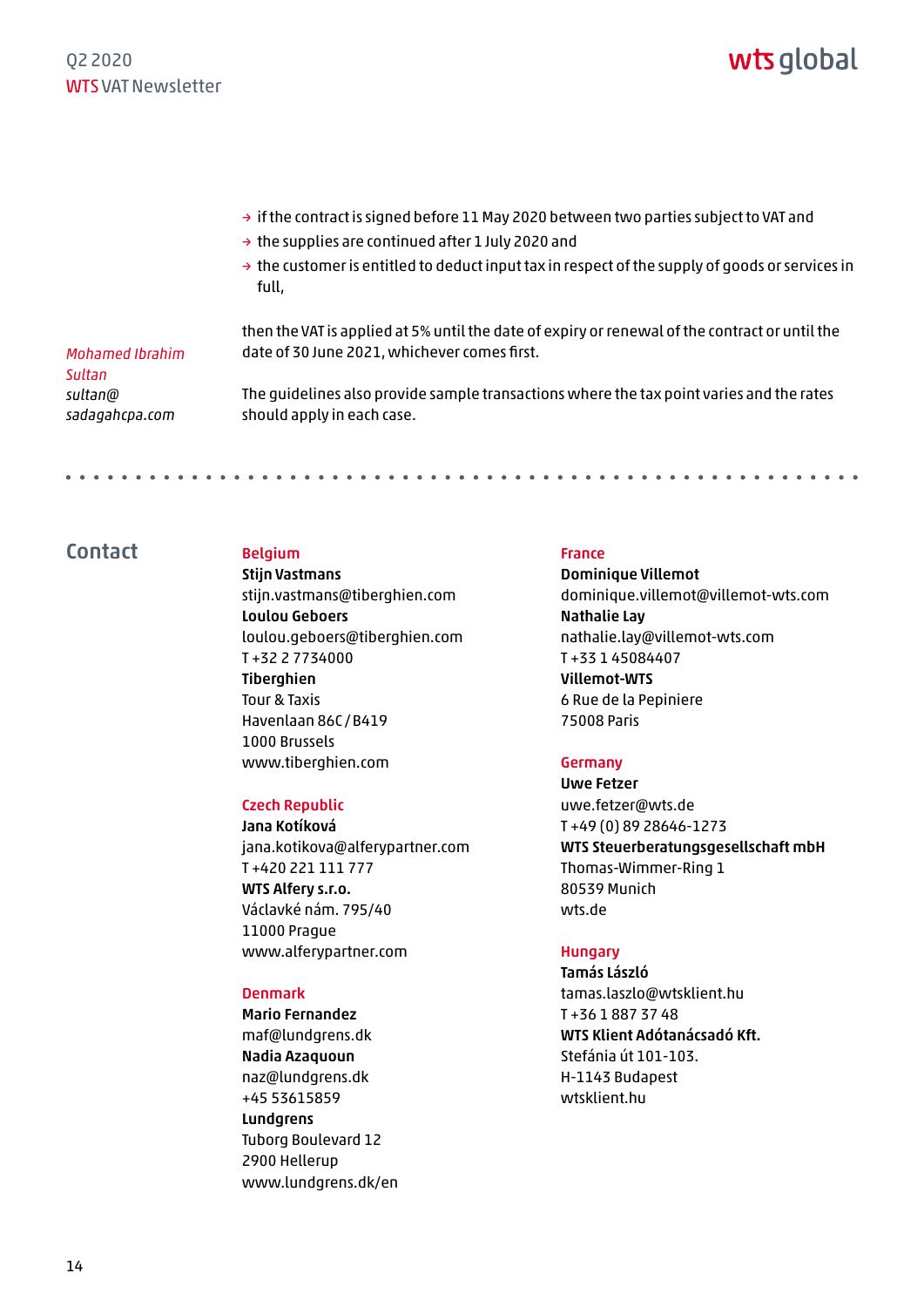#### Q2 2020 WTS VAT Newsletter

# wts global

#### Contact Italy

Chiara Mejnardi chiara.mejnardi@taxworks.it T +39 011 4338351 WTS R&A Studio Tributario Associato Corso Re Umberto 10 10121 Torino www.taxworks.it

#### Aldo Bisioli

aldo.bisioli@slta.it T +39 02 763693-1 Studio Legale e Tributario Biscozzi Nobili Piazza Corso Europa 2 20122 Milano www.biscozzinobili.it

#### Angola

Fátima Carreiro fatima@fcarreiroconsulting.com T +244 92 239 53 53 fcConsulting, Lda Av. 4 de Fevereiro nº95, 3º Andar, nº32 5778 Luanda

#### Chile

Jorge Espinosa jespinosa@egybabogados.com T +56 225921300 / +56 982941030 Espinosa Granese Bianchi Abogados Vitacura 2939 office 2202, Las Condes, Santiago Vitacura 7550011 www.egybabogados.com

#### Costa Rica

Erik Ramirez V. eramirez@fayca.com T +506 21053609 Faycatax San José, La Sabana, Sabana Business Center, 11th floor Mata Redonda www.faycatax.com

#### Kingdom of Saudi Arabia

Mohamed Ibrahim Sultan sultan@sadagahcpa.com T +966 12 606 0183 Sadagah, Certified Public Accountants & **Consultants** King's Road Tower, 8th floor, Office # 806, King AbdulAziz Road P. O. Box 7985, Jeddah 21472 www.sadagahcpa.com